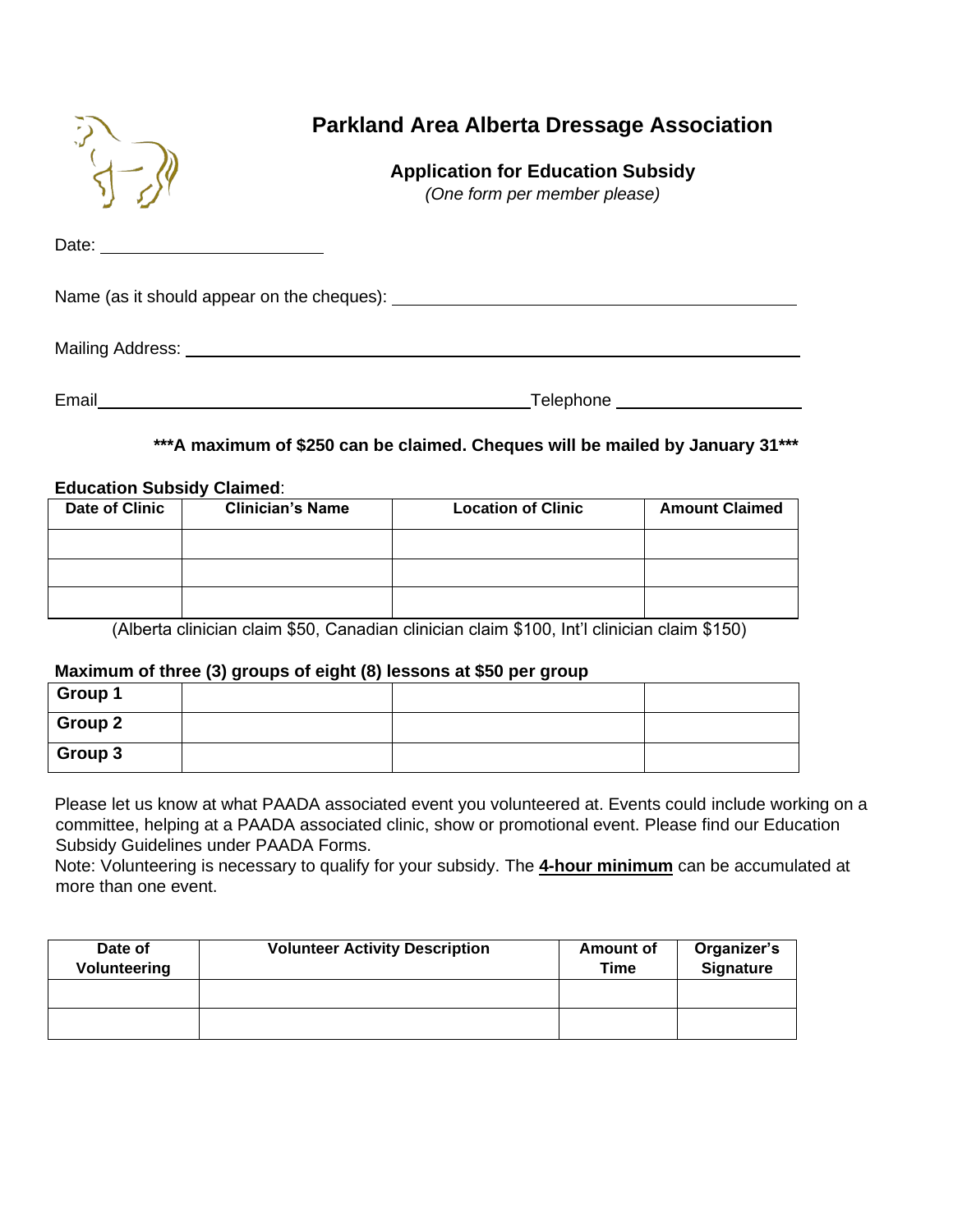$\Gamma$ 

I, 1, 2008 and the information I have

(print rider name) provided above is correct to the best of my knowledge. I understand that this claim is not guaranteed as monies owed to me by the Parkland Area/Alberta Dressage Association or any members of the Executive.

(signature of rider)

Send this *original* form, along with your clinic and/or lesson attendance forms, postmarked no later than November  $15<sup>th</sup>$  to:

PA/ADA Education Subsidy Program Rebecca Cade: 57 Wright Ave, Red Deer, AB – T4N5X5

Questions about this form or the Education Subsidy Program may be directed to *Rebecca Cade* at: *[pcade@telusplanet.net](mailto:pcade@telusplanet.net)*

| For PA/ADA use only: |          |                 |               |          |  |
|----------------------|----------|-----------------|---------------|----------|--|
|                      | Cheaue # | Amount Approved | Date Approved | Initials |  |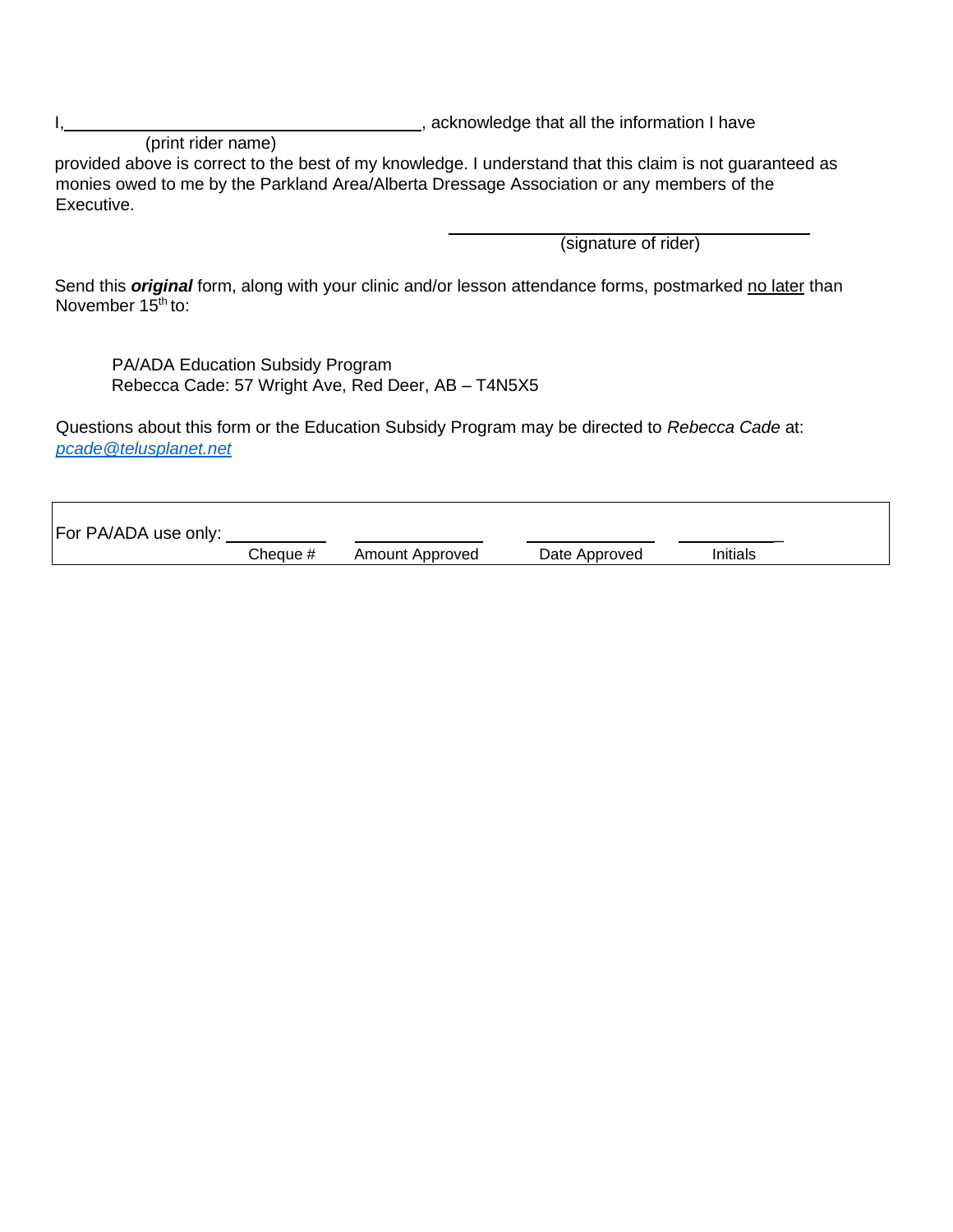

# **Parkland Area Alberta Dressage Association**

**Clinic Attendance Form** (One form per participant please)

| Name of Event: | Date: |
|----------------|-------|
|                |       |

| <b>Location of Event:</b> | Organizer: |
|---------------------------|------------|
|                           |            |

| Participant's Name (please print) | PA/ADA # | <b>Clinic Fee</b> | <b>Signature of Organizer</b> |
|-----------------------------------|----------|-------------------|-------------------------------|
|                                   |          |                   |                               |

do hereby certify that I have attended or ridden at the above dressage clinic and that all the information provided above is correct to the best of my knowledge.

**Signature of Participant** 

This document is intended for audit purposes only. It does not obligate the PA/ADA or it's Executive to pay out any subsidy funding. Subsidy monies must be applied for by the rider by November 15<sup>th</sup> of the current year via the Application for Education Subsidy Form.

This attendance form must be fully completed with required signatures for processing. Once completed, keep a copy for your records then forward this original, completed form along with your Application for Education Subsidy Form to:

PA/ADA Education Subsidy Program Rebecca Cade: 57 Wright Ave, Red Deer, AB - T4N5X5

Questions about this form or the Education Subsidy Program may be directed to Rebecca Cade at: pcade@telusplanet.net